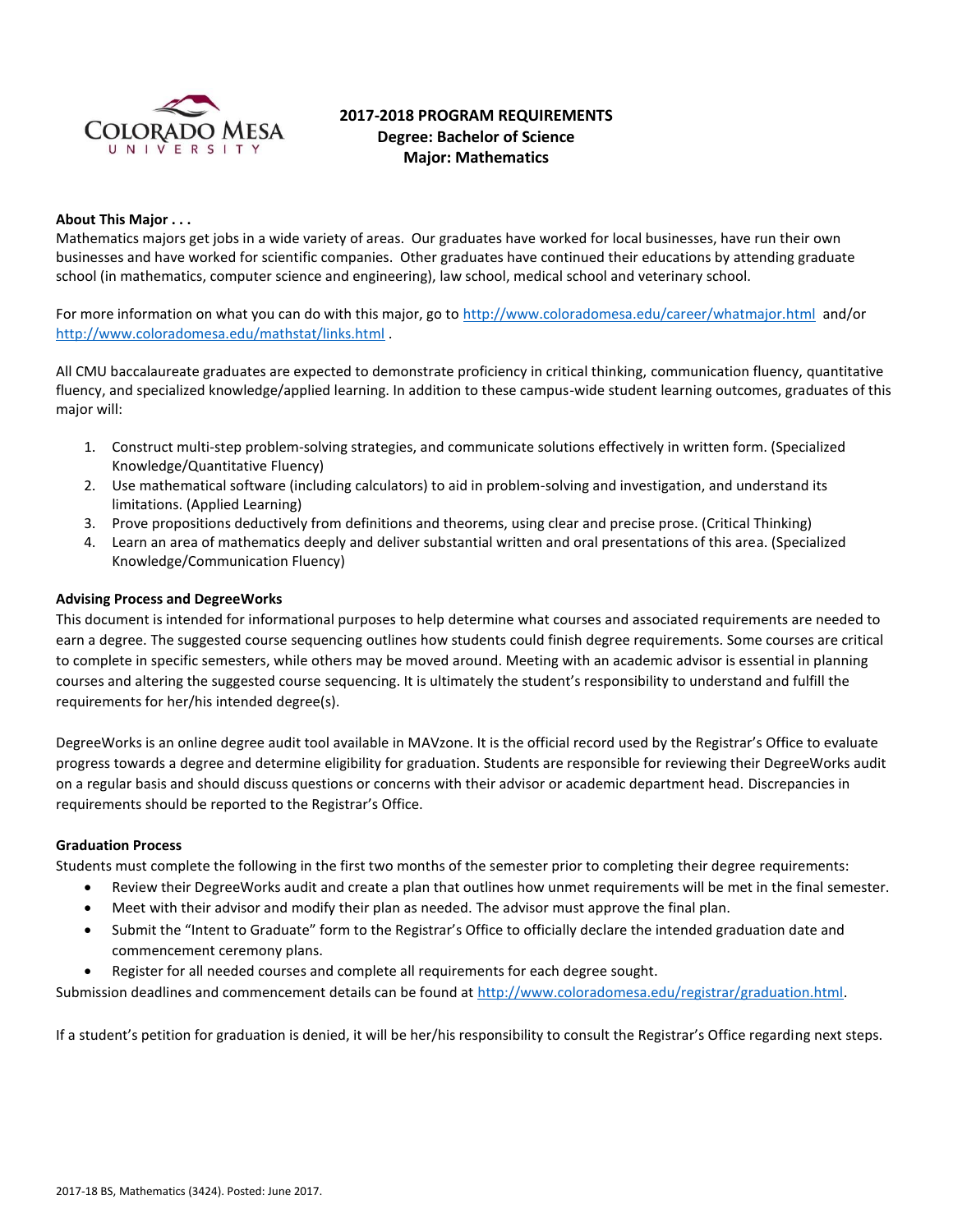# **INSTITUTIONAL DEGREE REQUIREMENTS**

The following institutional degree requirements apply to all CMU baccalaureate degrees. Specific programs may have different requirements that must be met in addition to institutional requirements.

- 120 semester hours minimum.
- Students must complete a minimum of 30 of the last 60 hours of credit at CMU, with at least 15 semester hours in major discipline courses numbered 300 or higher.
- 40 upper-division credits (an alternative credit limit applies to the Bachelor of Applied Science degree).
- 2.00 cumulative GPA or higher in all CMU coursework.
- A course may only be used to fulfill one requirement for each degree/certificate.
- No more than six semester hours of independent study courses can be used toward the degree.
- Non-traditional credit, such as advanced placement, credit by examination, credit for prior learning, cooperative education and internships, cannot exceed 30 semester credit hours for a baccalaureate degree; A maximum of 15 of the 30 credits may be for cooperative education, internships, and practica.
- Pre-collegiate courses (usually numbered below 100) cannot be used for graduation.
- Capstone exit assessment/projects (e.g., Major Field Achievement Test) requirements are identified under Program-Specific Degree Requirements.
- The Catalog Year determines which program sheet and degree requirements a student must fulfill in order to graduate. Visit with your advisor or academic department to determine which catalog year and program requirements you should follow.
- See "Requirements for Undergraduate Degrees and Certificates" in the catalog for a complete list of graduation requirements.

# **PROGRAM-SPECIFIC DEGREE REQUIREMENTS**

- 2.50 cumulative GPA or higher in coursework toward the major content area.
- At most one "D" may be used in completing major requirements.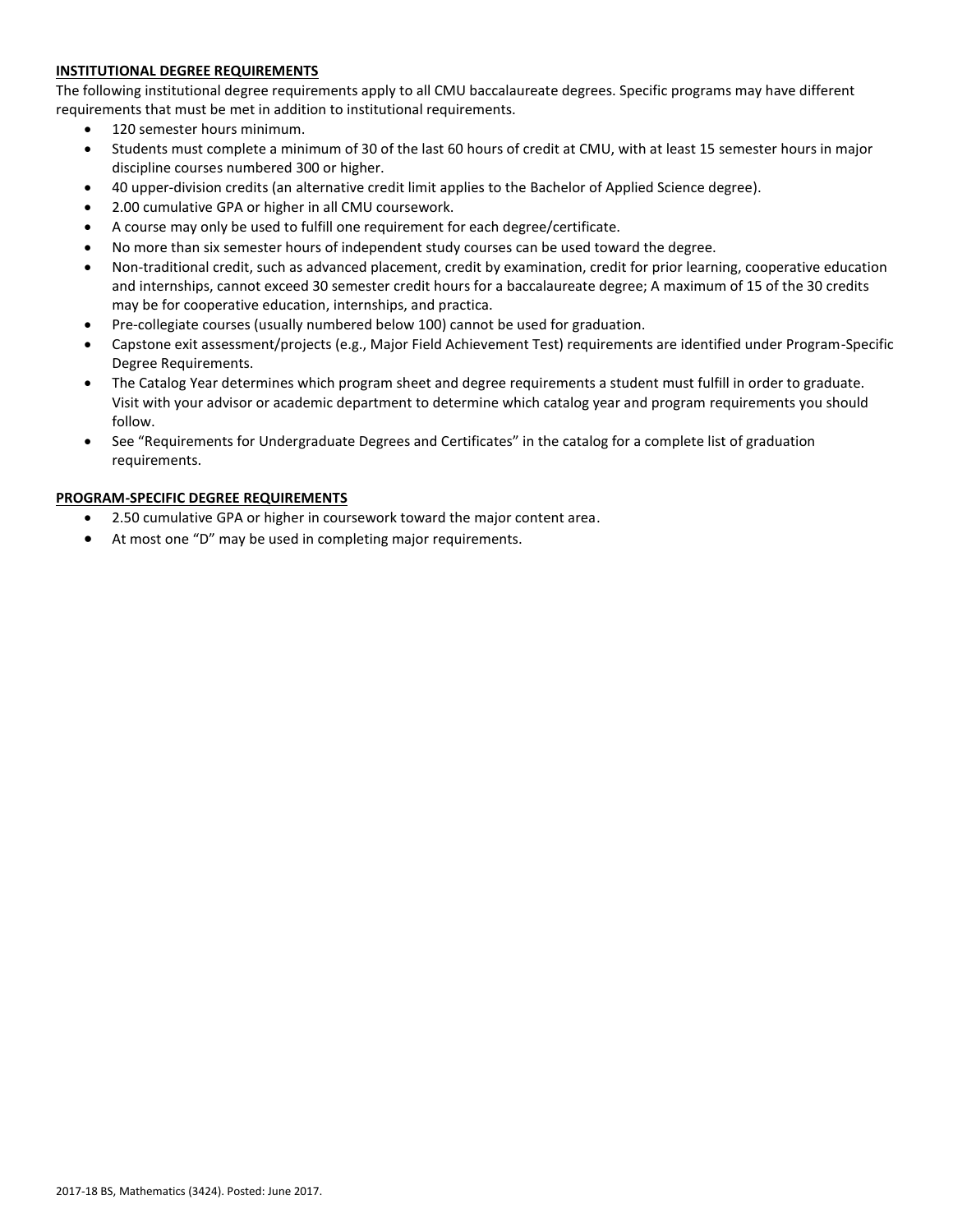#### **ESSENTIAL LEARNING REQUIREMENTS** (31 semester hours)

See the current catalog for a list of courses that fulfill the requirements below. If a course is an Essential Learning option and a requirement for your major, you must use it to fulfill the major requirement and make a different selection for the Essential Learning requirement.

**English** (6 semester hours, must receive a grade of "C" or better and must be completed by the time the student has 60 semester hours.)

- ENGL 111 English Composition (3)
- ENGL 112 English Composition (3)

**Mathematics** (3 semester hours, must receive a grade of "C" or better, must be completed by the time the student has 60 semester hours.)

- $\Box$  MATH 151 Calculus I (5)
	- 3 credits apply to the Essential Learning requirements and 2 credits apply to electives.

**Humanities** (3 semester hours)

 $\square$  Select one Humanities course (3)

**Social and Behavioral Sciences** (6 semester hours)

- $\Box$  Select one Social and Behavioral Sciences course (3)
- $\Box$  Select one Social and Behavioral Sciences course (3)

#### **Natural Sciences** (7 semester hours, one course must include a lab)

- $\Box$  Select one Natural Sciences course (3)
- $\Box$  Select one Natural Sciences course with a lab (4)

**History** (3 semester hours)

 $\Box$  Select one History course (3)

**Fine Arts** (3 semester hours)

 $\Box$  Select one Fine Arts course (3)

# **OTHER LOWER-DIVISION REQUIREMENTS**

**Wellness Requirement** (2 semester hours)

- $\Box$  KINE 100 Health and Wellness (1)
- $\Box$  Select one Activity course (1)

# **Essential Learning Capstone** (4 semester hours)

Essential Learning Capstone must be taken after completion of the Essential Learning English and Mathematics requirements, and when a student has earned between 45 and 75 hours.

- ESSL 290 Maverick Milestone (3)
- $\square$  ESSL 200 Essential Speech (1)

#### **FOUNDATION COURSES** (8 semester hours)

- $\Box$  MATH 152 Calculus II (5)
- $\square$  STAT 200 Probability and Statistics (3)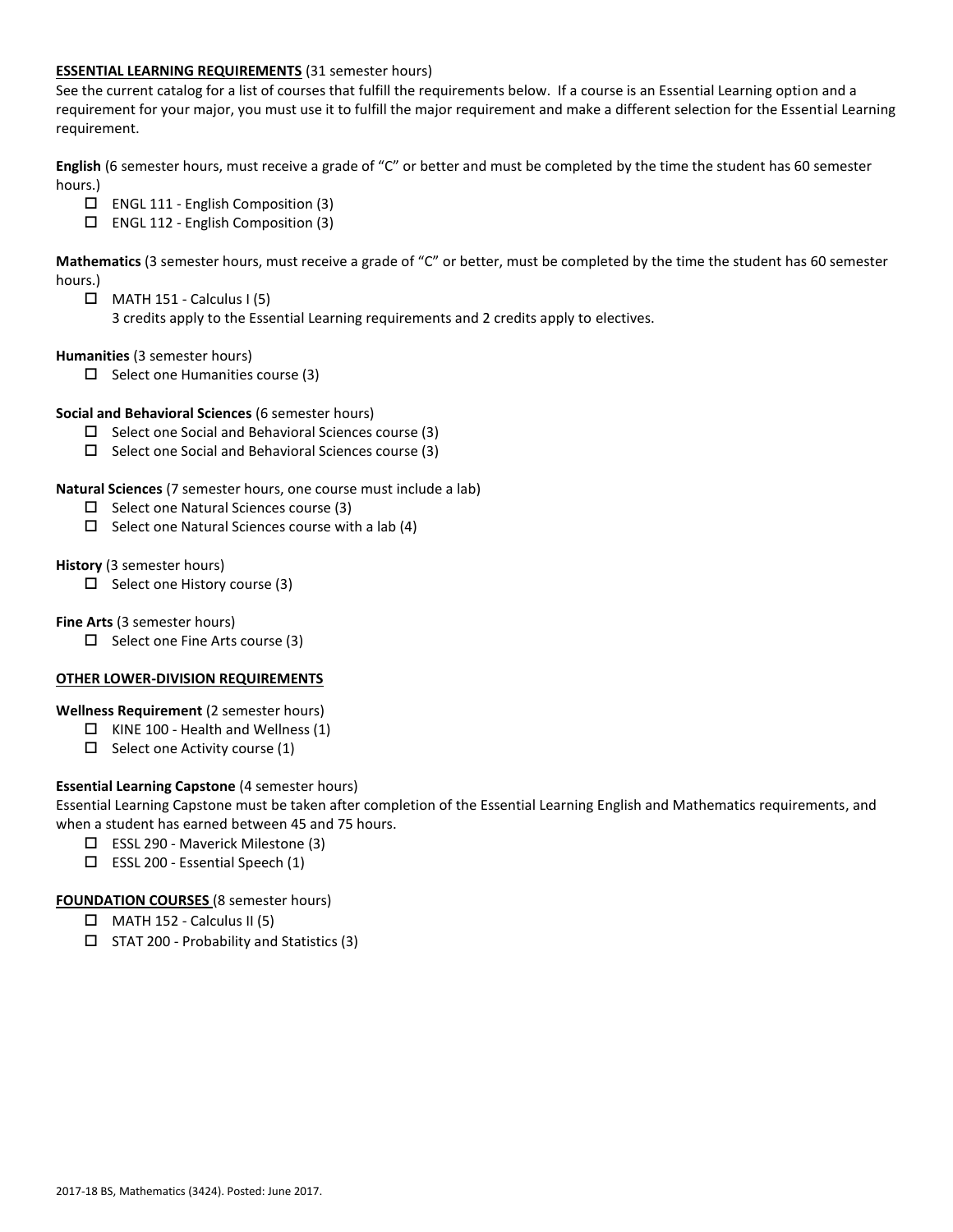**BS, MATHEMATICS REQUIREMENTS** (43-46 semester hours. A 2.5 GPA is required in the major courses. At most one "D" may be used in completing major requirements.)

**Core Courses** (18 semester hours)

- MATH 150 Topics and Careers in Math (1)
- MATH 225 Computational Linear Algebra (2)
- MATH 240 Intro to Advanced Mathematics (4)
- $\Box$  MATH 253 Calculus III (4)
- MATH 325 Linear Algebra (3)
- MATH 484 Senior Seminar I (2)
- MATH 494 Senior Seminar II (2)

# **Required Courses** (13 semester hours)

- $\square$  CSCI 111 Computer Science 1: Foundations (4)
- MATH 452 Introduction to Real Analysis I (3)
- $\Box$  MATH 490 Abstract Algebra I (3)
- $\Box$  One of the following courses:
	- MATH 453 Introduction to Real Analysis II (3) MATH 491 - Abstract Algebra II (3)

# **Restricted Electives** (12-15 semester hours)

Select four courses from the following list. At most one topics course, which must be 3 semester hours, can be used as one of these four courses.

- MATH 260 Differential Equations (3) **or** MATH 236 Differential Equations & Linear Algebra (4)
- MATH 310 Number Theory (3)
- MATH 360 Methods of Applied Mathematics (3)
- MATH 361 Numerical Analysis (4)
- MATH 362 Fourier Analysis (3)
- MATH 365 Mathematical Modeling (3)
- MATH 366 Methods of Applied Mathematics II (3)
- MATH 369 Discrete Structures I (3)
- MATH 370 Discrete Structures II (3)
- MATH 386 Geometries (4)
- MATH 420 Introduction to Topology (3)
- MATH 430 Mathematical Logic (3)
- MATH 450 Complex Variables (3)
- MATH 460 Advanced Linear Algebra (3)
- MATH 453 Introduction to Real Analysis II (3) **or** MATH 491 Abstract Algebra II (3)
- MATH 466 Methods of Applied Mathematics III (3)
- MATH 396 Topics (1-3) **or** MATH 496 Topics (1-3)
- STAT 311 Statistical Methods (3)
- \_\_\_\_\_\_\_\_\_\_\_\_\_\_\_\_\_\_\_\_\_\_\_\_\_\_\_\_\_\_\_\_\_\_\_\_\_\_\_\_\_\_\_\_\_\_\_\_\_\_\_\_\_\_\_\_\_\_\_\_
- $\Box$  , and the contract of the contract of the contract of the contract of the contract of the contract of the contract of the contract of the contract of the contract of the contract of the contract of the contract of th
- \_\_\_\_\_\_\_\_\_\_\_\_\_\_\_\_\_\_\_\_\_\_\_\_\_\_\_\_\_\_\_\_\_\_\_\_\_\_\_\_\_\_\_\_\_\_\_\_\_\_\_\_\_\_\_\_\_\_\_\_
- $\Box$   $\underline{\hspace{1cm}}$   $\underline{\hspace{1cm}}$   $\underline{\hspace{1cm}}$   $\underline{\hspace{1cm}}$   $\overline{\hspace{1cm}}$   $\overline{\hspace{1cm}}$   $\overline{\hspace{1cm}}$   $\overline{\hspace{1cm}}$   $\overline{\hspace{1cm}}$   $\overline{\hspace{1cm}}$   $\overline{\hspace{1cm}}$   $\overline{\hspace{1cm}}$   $\overline{\hspace{1cm}}$   $\overline{\hspace{1cm}}$   $\overline{\hspace{1cm}}$   $\overline{\hspace{1cm}}$   $\overline{\hspace{1$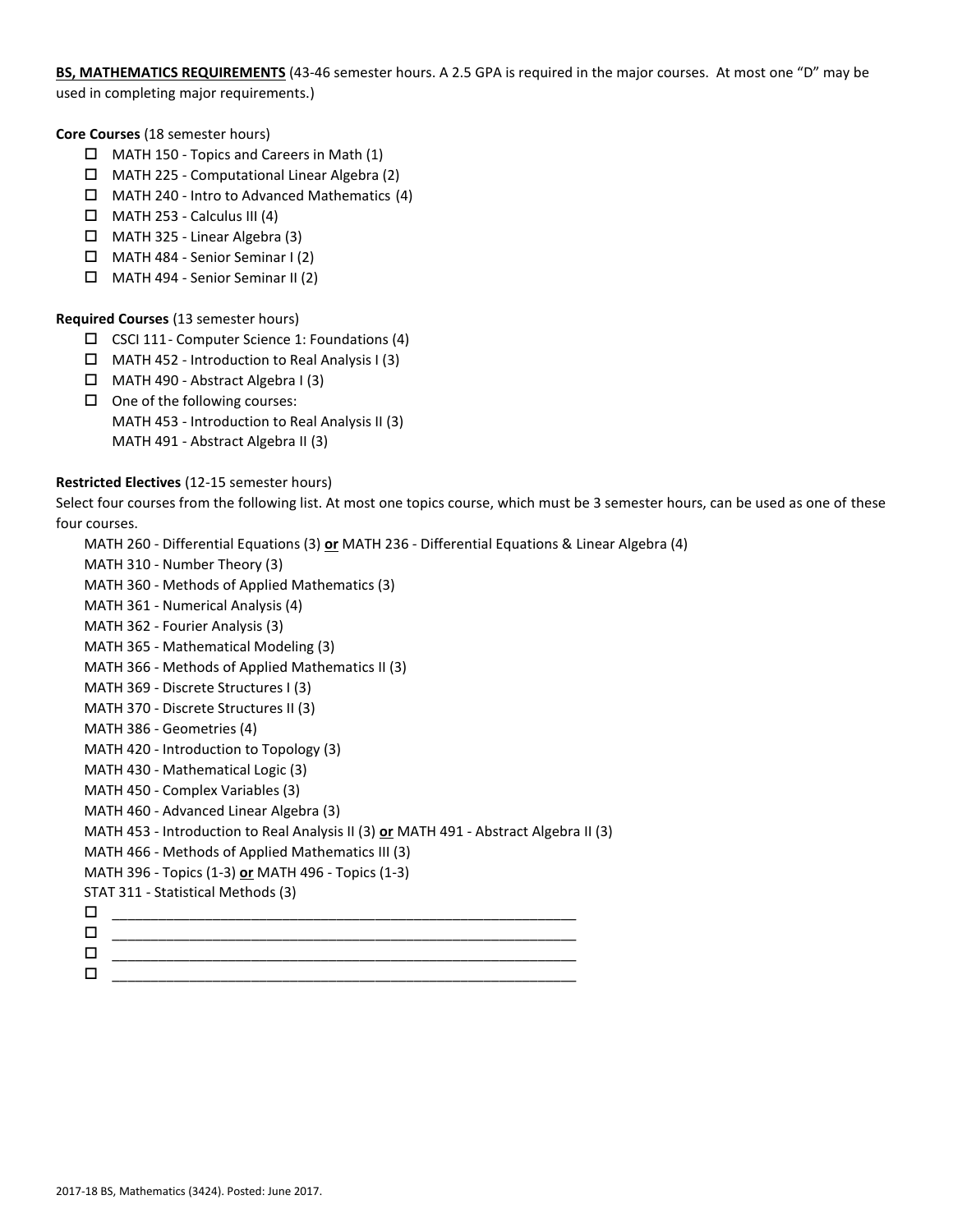**GENERAL ELECTIVES** (All college level courses appearing on your final transcript, not listed above that will bring your total semester hours to 120 hours. 29-32 semester hours; 10-15 hours of upper division may be needed.)

|   | $\Box$ MATH 151 - Calculus I (2) |
|---|----------------------------------|
| □ |                                  |
| □ |                                  |
| □ |                                  |
| □ |                                  |
| □ |                                  |
| □ |                                  |
| П |                                  |
| □ |                                  |
| П |                                  |
|   |                                  |
|   |                                  |